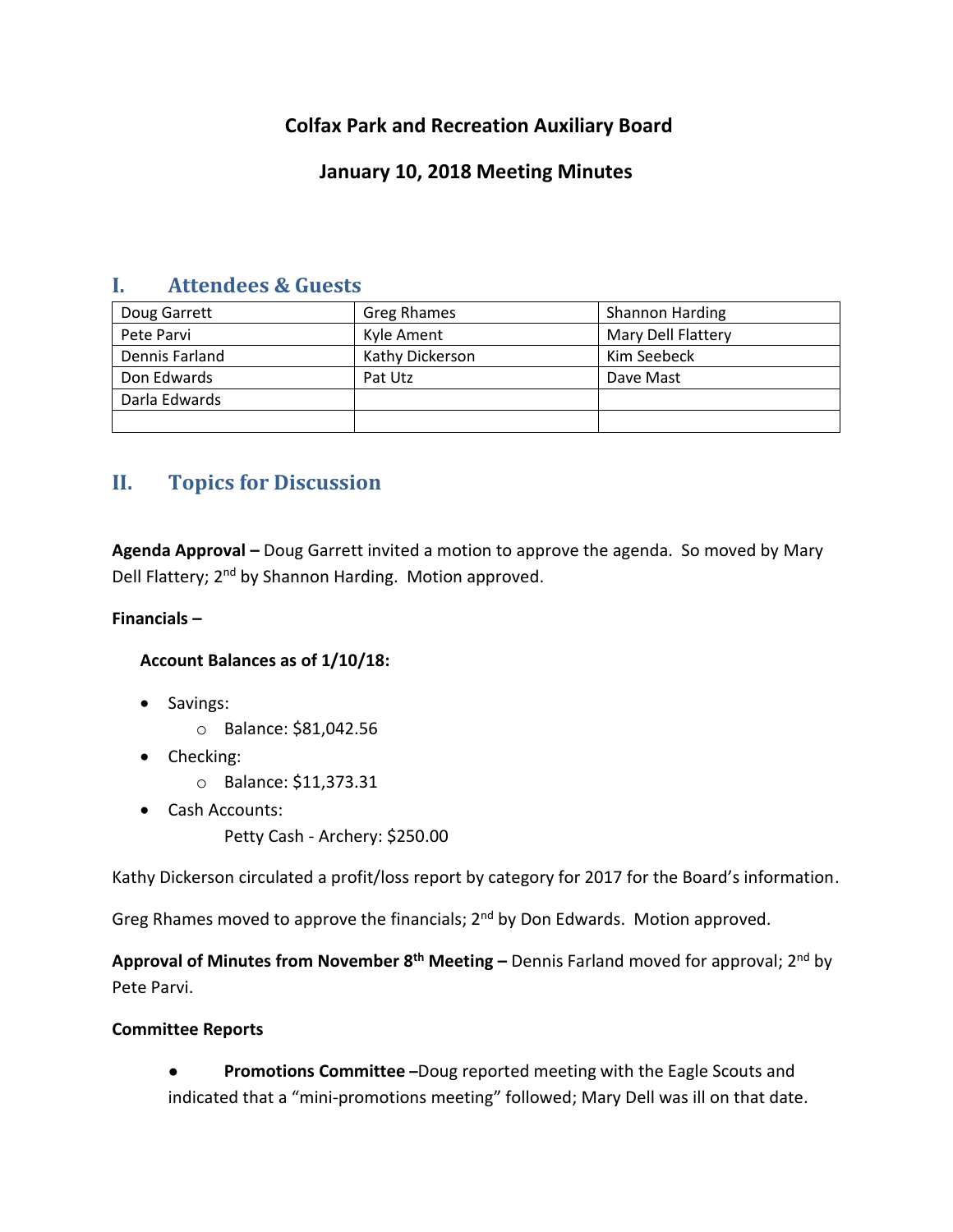The Rock the Quarry (RTQ) bands are all locked in for the June 2018 concert date. That information has been posted to Facebook and the website, along with other parkrelated information. The two items garnering the most interest for 2018 announcements: (1) kayak rentals and (2) the RTQ concert. Doug believes the concert should be a fun weekend – it'll be challenging, but will come off well. It is the same date as the disc golf and coed softball tournaments. Dennis has agreed to set up and run a Karaoke contest the Friday night before the concert. All events should raise money for the park. Doug would like to get the Promotions committee to meet with advertisers about a marketing plan. Dennis asked whether we had signed contracts with the sound company and the bands yet. Doug responded that was to happen after the New Year, so he will be following up. Doug further reported that next month there is conflict regarding meeting space at the Methodist church; therefore, the regular Board meeting will be held on February 21, and the Promotions Committee will meet at QSP on February 7. He will send an email out re meeting date change. Dennis indicated he is waiting to hear back from Ray Johansen concerning Karaoke. He further reported three of the QSP framed fundraiser photos are now displayed at the following area businesses: Colfax Dental, Cocina Hernandez and Poppy's. He hopes to have more available for display and sale soon. Doug reminded the Board that the Kids Fishing Derby will again be held the first weekend in June. Further, the Colfax-Mingo 5th grade class will be coming out to QSP again on April 12 & 13. Kyle Ament will be present at that event as he plans to run nets as part of a fishing demonstration. Lastly, Doug noted that archery targets should be set up for that event also.

**● Operations/Planning Committee –** Doug reminded the Board that we don't currently have a chair for this committee. However, because there will be an imminent change regarding the Board President position, Doug is volunteering to be chair of the Operations/Planning Committee going forward. Accordingly, he reported we're looking at potential projects for the next year, including putting out posts/cable behind Kum n' Go (noting the need to rent a post driver), and applying for additional grant funds (Jasper County) to do post/cable fencing behind the office and up the road heading east into the park. Obviously too, we want to finish the block building – Bob Rhone's guys are going to work on that as well, time permitting. Discussion ensued re additional materials that might be needed to complete the window project. Doug reported that John Edwards (the gentleman who tuck pointed & finished interior paint on east side of the block building) has offered to do the west side of the building as well. Relatedly, we will apply for the Paint Iowa Beautiful Grant again. Further, there is a desire to install lighting on the west side, and ceiling fans and heaters – Doug will talk with Kevin Hartgers about that when he's not so busy due to the winter season. Doug further noted the Community Betterment Grant with Prairie Meadows will be open soon for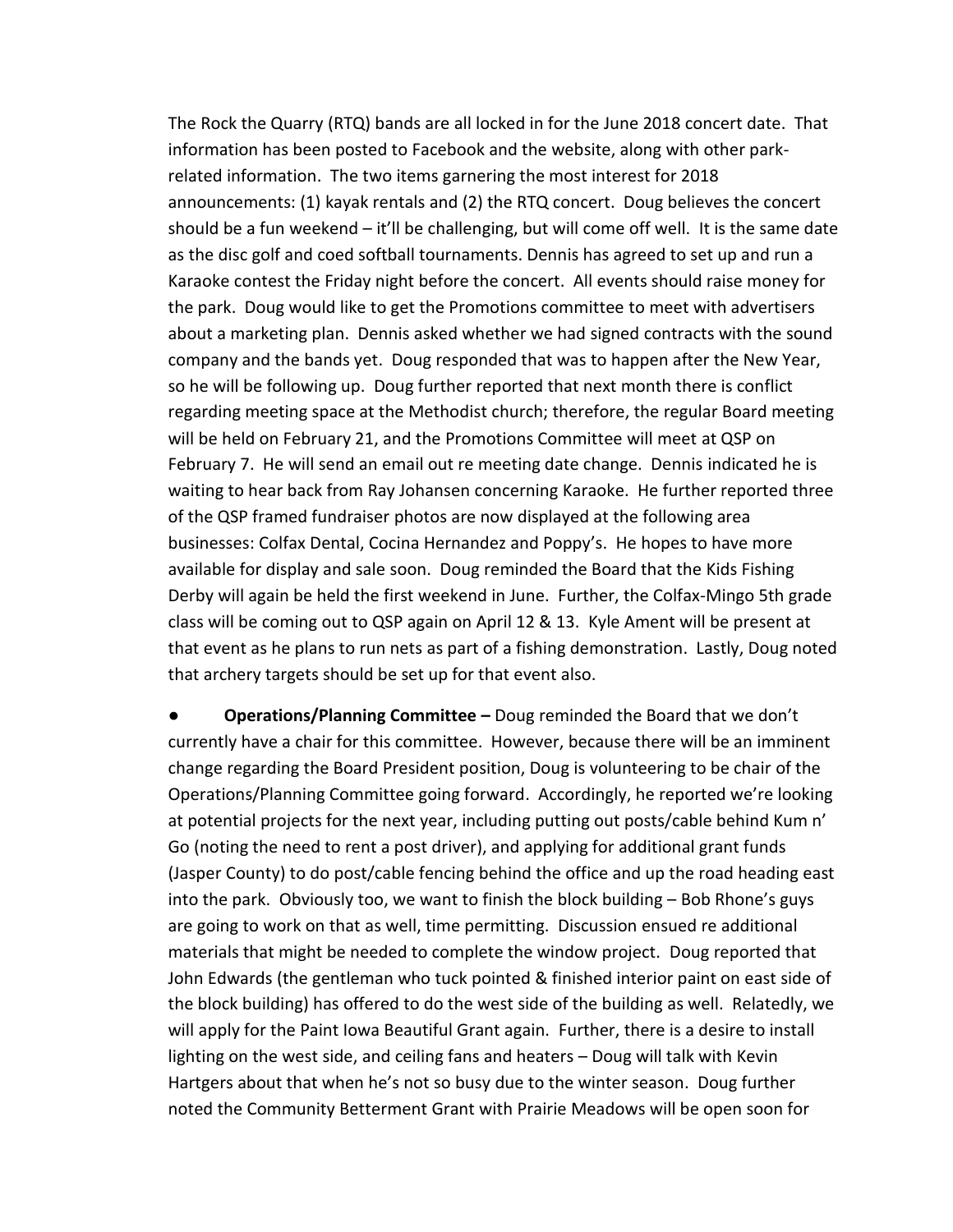2018 awards. He received notice last week that QSP will receive another Trees Please Grant, but it does require matching funds of \$1,000. Discussion ensued regarding using those funds for larger trees.

**Steering Committee** – Kim Seebeck indicated there is nothing new to report. The package that will be prepared for developers is on hold until the weather warms up.

### **Old Business**

*Update Prairie Meadows Grant/Disc Catchers* – Doug reminded the Board that last year's grant was one granted to Hometown Pride and our Board sponsored it. Since Hometown Pride couldn't do the banners as planned, the funds and plan were switched to new disc catchers at the city park near the high school. The new disc catchers are ready to be installed, and the Des Moines Club will be involved, helping with landscaping and tree trimming at the park's course.

*Update Iowa Tourism Grant/Brochures/City Matching Funds* – This grant too also involved the banners and, as a result, that monetary portion of the grant could not be used once it became apparent the banner project could not be completed. The brochures portion however was approved as a part of the original grant and those funds have since been provided. The City will do 4,000 brochures to promote the City of Colfax; QSP will get 4,000 brochures to promote the park. Doug asked Mary Dell to get consult with Pat Utz regarding photos to use for the new brochure, to supplement those from the old brochure. New information should include kayak rentals, etc. The City provided matching funds of \$1,250 for that grant. Of that sum, \$250 was used for the brochures and hopefully in February the remaining \$1,000 can be used for RTQ advertising. (Doug noted there that the City looking into new insurance carrier.)

*Watercraft Rental/Landscaping & Shelter Set-Up* – Bob Rhone and Greg have spoken, and Bob will be taking the skid steer out, clearing an area on the south side of boat ramp. More specifically, an area about 30' south from the existing ramp, including the area down to the water, for kayaks. The spot will be leveled and a limited shelter will be built; will also bring in sand so boats can be beached there. Doug suggests pouring a slab of concrete in that area because it's easier than working on a gravel surface. Greg asked if the Board had a design in mind. Kim asked if this helter is going to resemble the other park shelters, because if so she'd like to see the design. Discussion ensued. Greg will look into a design and the materials needed. It was noted the Board would like to have a design and information available to vote on at the upcoming February meeting.

*Eagle Scout Projects/Camping Registration Shelter & Signage* – Doug recently met with Rod, Isaiah and Malachi about the Eagle Scout projects. More specifically, Malachi's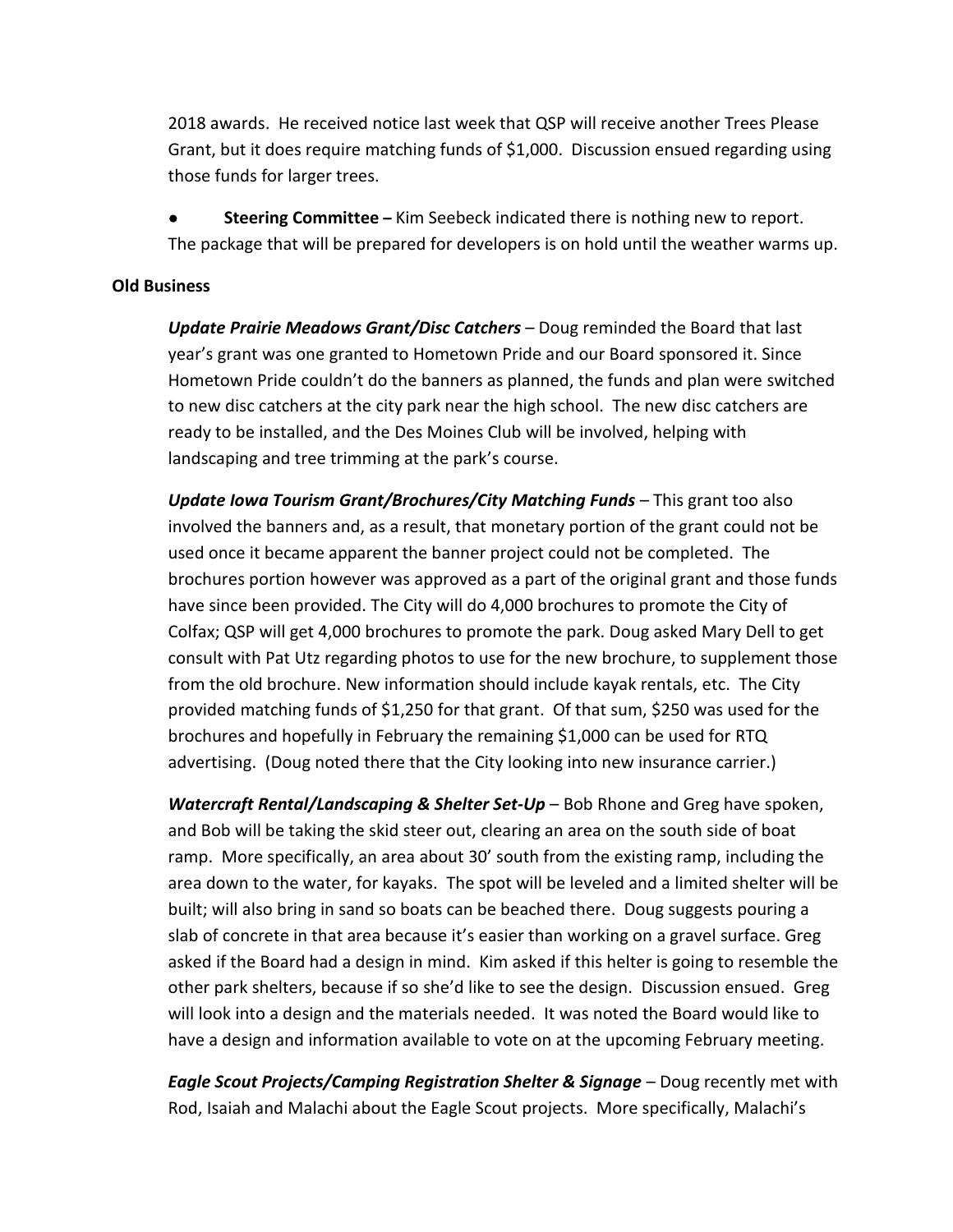project is to create more distance signs for the trails. Isaiah's project is the welcome/camping registration board. Doug provided our basic ideas regarding design to the boys. Isaiah will provide information regarding the cost associated with his project. Once those figures are known, we'll vote. Both projects are projected to be completed by April 1.

*Red Bridge Update/Boulder Contractor Report* – Doug reported Joe Otto did not have any success with the Jasper County supervisors and county engineers regarding his efforts to save the Red Bridge. The engineers have figured a scrap value and reportedly have no interest in saving the bridge; the supervisors are not interested either. Doug recently contacted Boulder Contractors – the group that moved a bridge to the park in Winterset. The owners went out the next morning to view the bridge – they're very excited about the project and will be putting some estimates together. We are still waiting to hear back from the National Guard about the beach project.

*Swap Meet Update* - Doug reported that he has not heard a word from the individuals who previously expressed an interest in putting on a swap meet at QSP. They were asked to provide information and a business plan no later than last Friday, yet no information was provided.

#### **NEW BUSINESS**

**Credit Card Billing Through Our Website –** Pat Utz reported he's working on setting up credit card payments through QSP's website. We'd like to be able to allow folks to buy concert tickets online. Discussion ensued regarding how to handle advanced ticket sales, reports that might be generated and the information they could provide, and managing the reality of such sales at the gate on the evening of the concert. It was suggested the particulars could be discussed at a Promotions meeting. Further discussion ensued, including some discussion regarding sales tax payments and folding this Colfax Park Auxiliary Board into a true City of Colfax Park Board (not auxiliary or specific to QSP).

**Boy Scout Extended Trail Project –** Doug was contacted by the Monroe Boy Scout troop leader. They're looking for a place they can pack in and camp overnight. Merit badge requirements were at issue and Doug talked to Kyle Ament about possibly creating a hiking trail into the public hunting area from the east end of the park. Discussion ensued.

**Bucklin and Edwards Donations –** The Board was advised that Jeff Bucklin recently donated \$1,000 from each of his three businesses to QSP, no strings attached. Mr. Bucklin visits the park nearly every day with his dog. Doug suggested a portion of the cash donation could be used for costs associated with the Eagle Scout project. Also, Don and Darla Edwards recently